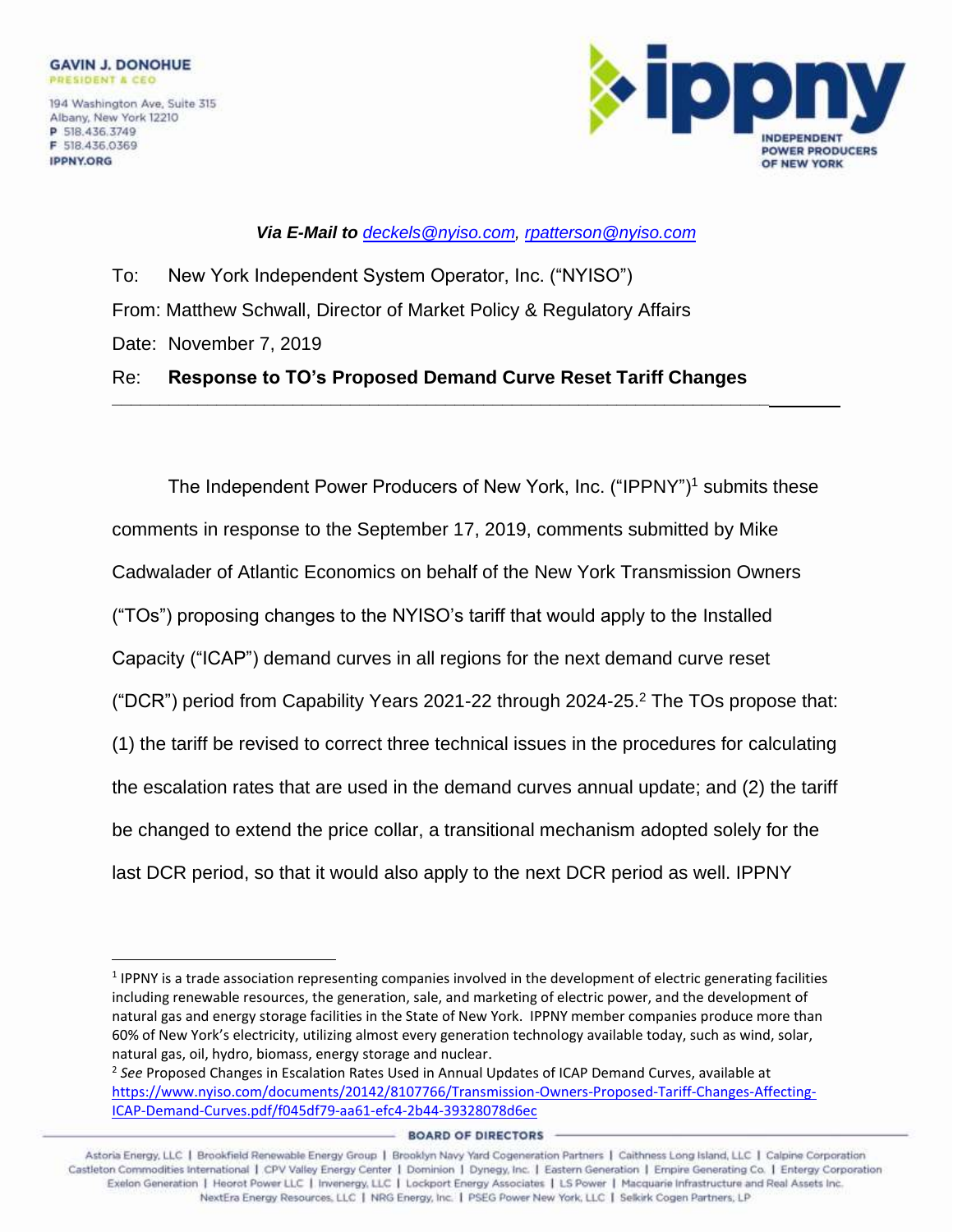takes no position on the TO's recommended tariff revisions to the procedures for calculating the escalation rates. IPPNY is, however, strongly opposed to the adoption of tariff revisions that would extend the collaring mechanism to apply to the next DCR period once the curves are recalibrated for Capability Year 2021-2022 to reflect the changes identified by the NYISO's consultants in this DCR review process.

Given the unprecedented scale and pace of electric sector investment required by the Climate Leadership and Community Protection Act ("CLCPA"), as well as pending environmental regulations expected to require roughly 3,500 MW of fossilfueled peaking facilities in New York City and Long Island to be repowered or retired by 2025, it has never been more important that the ICAP demand curves send accurate price signals to attract private investment in new, and maintenance and repowering of existing, generation needed to meet NYISO reliability and resource adequacy requirements that are not otherwise truncated by being "collared." Extension of the collaring mechanism would, however, mute such signals. While the purpose of the collar was to provide the opportunity to test the new mechanisms adopted for this current DCR period, limiting the impact of any unintended effects, and the expectation of most was that the collar would smooth out a one-off yearly fluctuation, the experience over the last three years shows that it persistently has kept the NYISO from having a price mechanism in its markets that represents the value of capacity, as demonstrated in the case of the Long Island where the collar has been triggered in *each* yearly reset. In fact, the collar on the 2020/2021 reference point value for Long Island alone will result in

2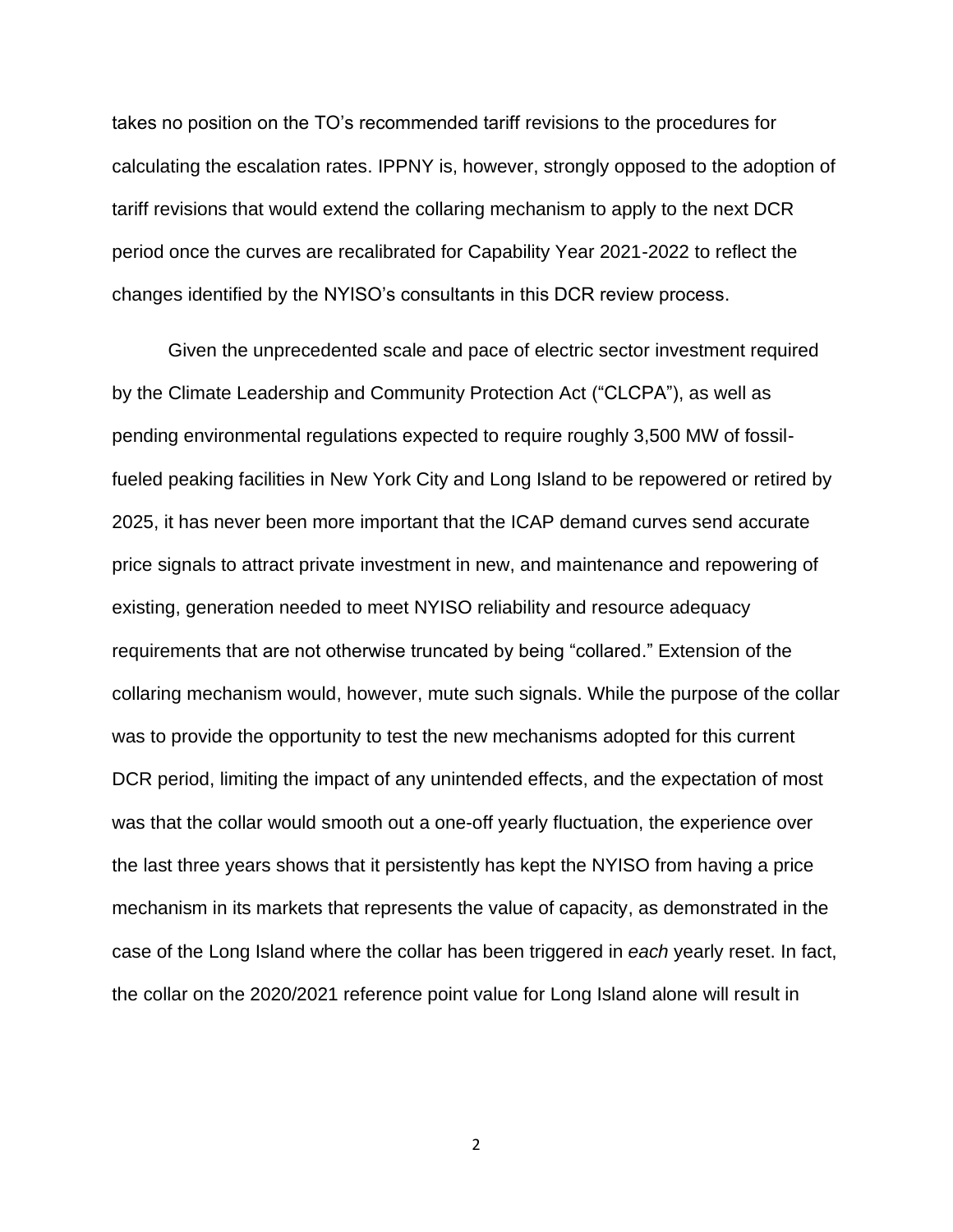ICAP demand curve prices that are \$3.25/kW-year lower than the investment signal the market requires, which is actually 18% higher.<sup>3</sup>

Continued dampening of year-to-year reference point values by extending the collaring mechanism will both inhibit timely merchant investment in the resources mandated by the CLCPA and stymie investment in new and existing resources necessary to reliably integrate these renewable and energy storage resources into the bulk power system. By the time the following DCR period begins, New York's electric power sector will have just five years – or, roughly, one DCR – to meet the CLCPA's mandates by attracting thousands, if not tens of thousands, of megawatts of renewable energy resources to the market to meet the 70x30 target. As such, the NYISO must allow the tariff to operate by its terms with the collaring mechanism expiring at the end of the 2019/2020 Capability Year, as was the intention, and pivotal design feature, that permitted the mechanism to be supported by a subset of NYISO stakeholders for the current DCR period.

As part of the last DCR review process in 2015, the NYISO filed, and the Federal Energy Regulatory Commission ("FERC" or "Commission") accepted, tariff revisions that extended the triennial reset period to four years and established an annual update process for certain demand curve parameters for the Capability Years between DCRs in order to more timely and accurately reflect changing market conditions and the impacts

<sup>3</sup> See Annual Update for 2020-2021 ICAP Demand Curves presented by Nicholas S. Whitney at the November 6, 2019, ICAPWG, available a[t https://www.nyiso.com/documents/20142/9062219/2020-](https://www.nyiso.com/documents/20142/9062219/2020-2021%20Annual%20Update%20110519%20ICAPWG.pdf/75d4bfe1-8b6e-bfd1-d84e-0ba7bfe80f6c) [2021%20Annual%20Update%20110519%20ICAPWG.pdf/75d4bfe1-8b6e-bfd1-d84e-0ba7bfe80f6c.](https://www.nyiso.com/documents/20142/9062219/2020-2021%20Annual%20Update%20110519%20ICAPWG.pdf/75d4bfe1-8b6e-bfd1-d84e-0ba7bfe80f6c) Not illustrated in this presentation is the fact that the LI Curves have been artificially suppressed in all three of the annual updates.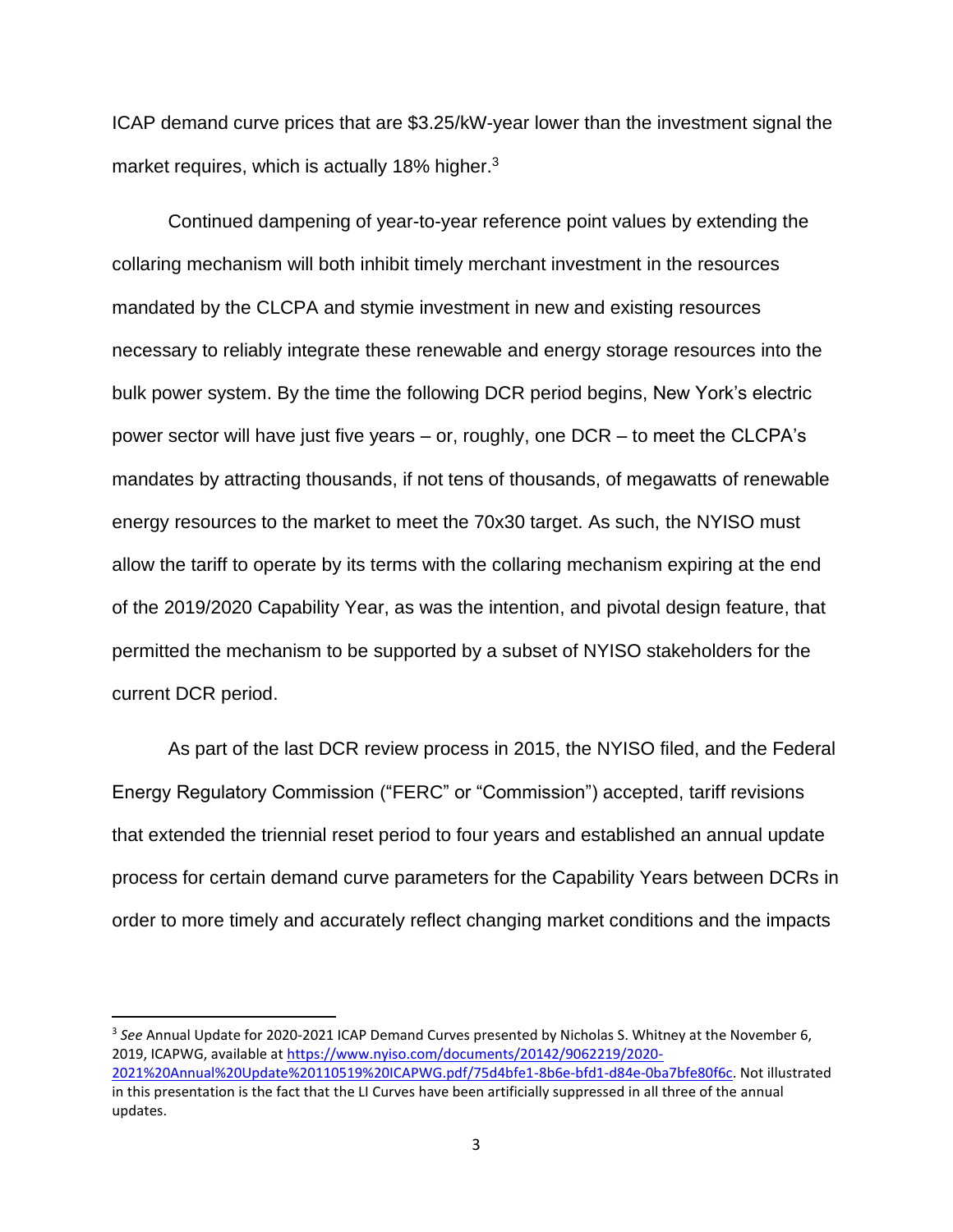of market rule enhancements.<sup>4</sup> While supportive of the new annual update process, certain stakeholders proposed the inclusion of a collaring mechanism to limit the allowable year-to-year change in reference point values for the ensuing three years to a maximum increase of 12% or a maximum decrease of 8%, compared to the prior year's applicable reference point value.<sup>5</sup> In its tariff filing to FERC, importantly, the NYISO noted that, while stakeholders generally supported the collaring mechanism as a means to reduce the potential for reference point value volatility resulting from the annual update process as this new mechanism was being tested, the construct was "intended to be a transitional measure only."<sup>6</sup> Accordingly, the NYISO's proposed tariff revisions provided:

…the collaring mechanism will only apply to the reference point values resulting from the annual updates for the 2018/2019, 2019/2020 and 2020/2021 Capability Years. It will not apply to reference point values that will be proposed for the 2017/2018 Capability Year nor is this mechanism intended to apply to any period after the 2020/2021 Capability Year. This transitionary mechanism is reasonable and designed to minimize the potential for unanticipated, significant volatility in ICAP Demand Curve values upon the initial implementation of the annual update procedures.<sup>7</sup>

IPPNY did not oppose stakeholders' proposed collaring of the annual update reference point values precisely due to the temporary, and mutually agreed upon, purpose of the mechanism to minimize "unanticipated, significant volatility" potentially resulting from the new and untested annual update process. Similarly, it was the transitional nature of the collaring mechanism that FERC found to be just and

<sup>4</sup> *New York Indep. Sys. Operator, Inc.*, Proposed Services Tariff Revisions to Implement Enhancements to the Periodic Reviews of the ICAP Demand Curves, Docket No. ER16-1751-000 (May 20, 2016), at pgs. 9-10. 5 *Id*. at pg. 16.

<sup>6</sup> *Id*. at pg. 17.

<sup>7</sup> *Id*. at pg. 17.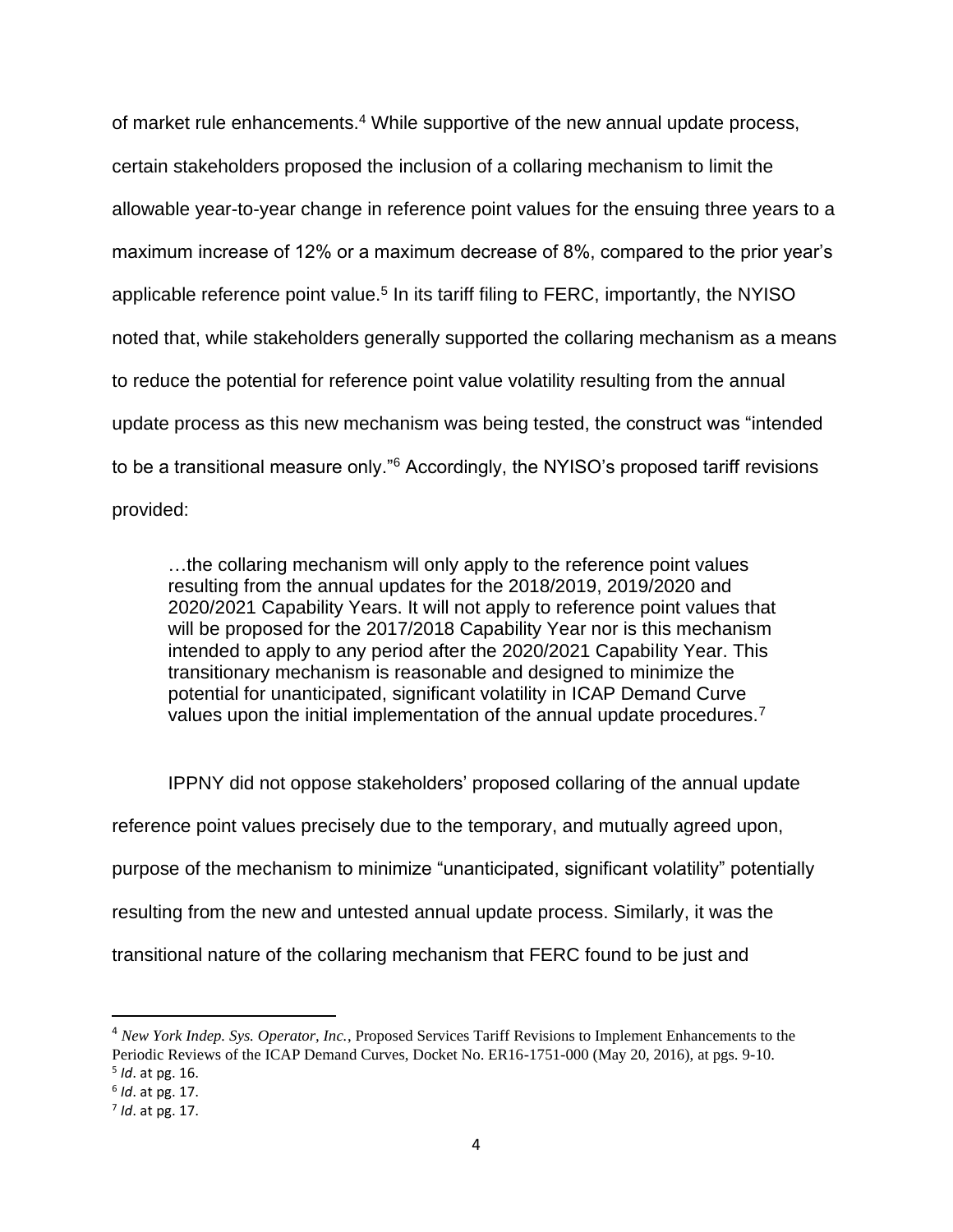reasonable in its order accepting the NYISO's proposed tariff revisions. Specifically, FERC found:

In regards to the reference point price collar mechanism, we find the transitional mechanism to be just and reasonable for the application of the next DCR. The transitional mechanism provides an acceptable mitigation to stakeholder concerns regarding the potential for price volatility.<sup>8</sup>

The emphasis in the NYISO's tariff language and filing letter that the collaring mechanism is only temporary to address unanticipated volatility potentially resulting from the new annual update process and the Commission's repeated reference to the collaring mechanism as transitional indicates that the Commission's basis for finding the mechanism just and reasonable was, exactly that, its transitional nature.

The NYISO and its stakeholders have had three years of experience with the annual update process. It has, in fact, worked as intended. There is thus no basis to argue that the annual update process has the potential to produce unanticipated, significant volatility. In fact, the collaring mechanism has the potential to increase volatility between reset periods. By limiting the annual changes in reference prices, the reference price for the last year of a DCR period will be artificially lower thereby increasing the gap between that final year and the first year of the next DCR period. Indeed, one of the benefits of the annual update process is to reduce or eliminate the one-time "step changes" in reference prices from one reset to the next. Where, as here, a collaring mechanism would not produce an efficient outcome, the Commission

<sup>8</sup> *156 FERC ¶ 61,039,* Order Accepting Tariff Revisions Subject to Condition. Docket No. ER16-1751-000*,* (July 18, 2016), at 28 (emphasis added).